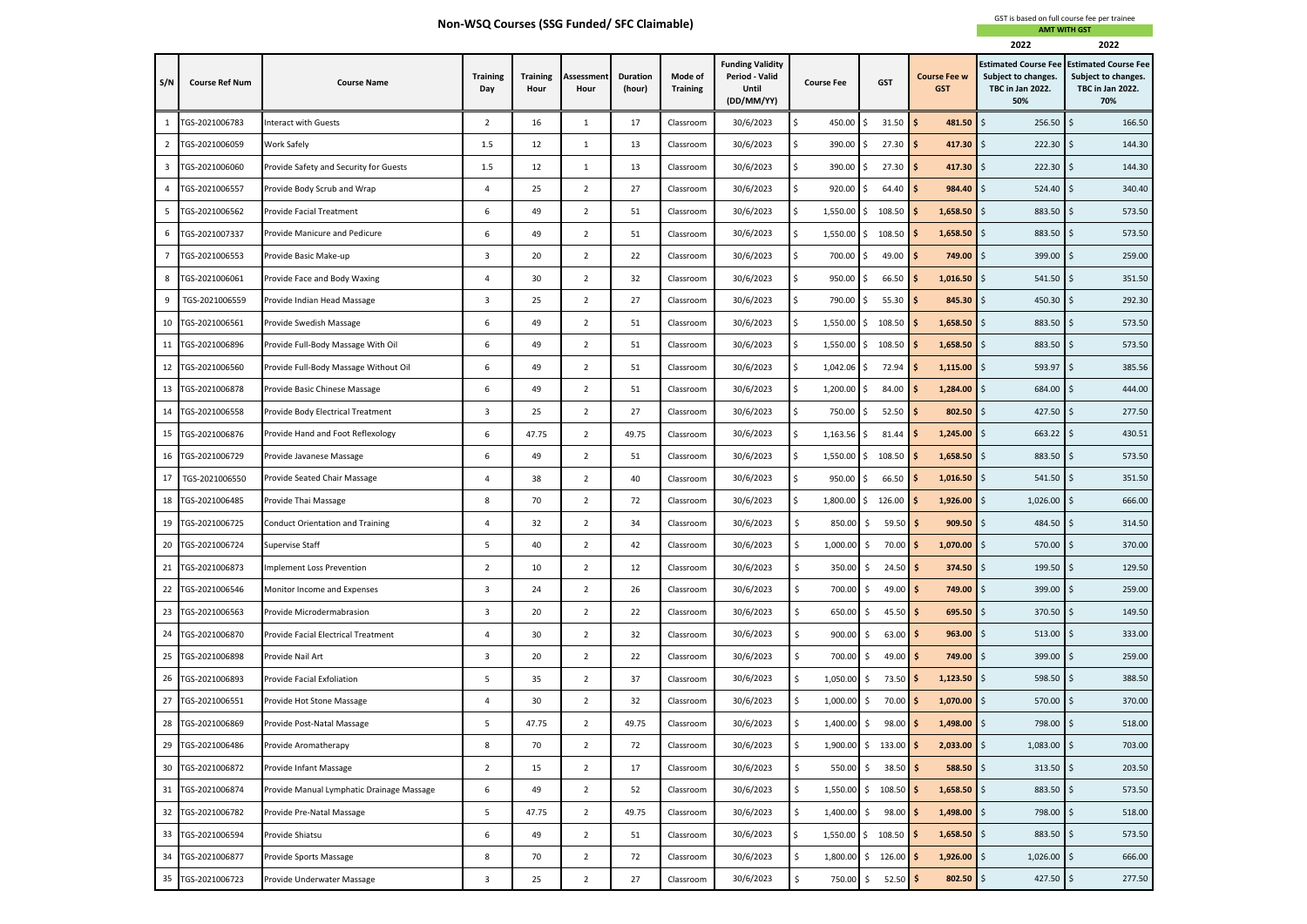|     | Non-way courses (339 Funded) SFC Claimable) |                                                 |                        |                         |                    |                            |                            |                                                                                |                   |        |            |            | <b>AMT WITH GST</b>               |                      |                                                                                                             |  |                                                       |
|-----|---------------------------------------------|-------------------------------------------------|------------------------|-------------------------|--------------------|----------------------------|----------------------------|--------------------------------------------------------------------------------|-------------------|--------|------------|------------|-----------------------------------|----------------------|-------------------------------------------------------------------------------------------------------------|--|-------------------------------------------------------|
|     |                                             |                                                 |                        |                         |                    |                            |                            |                                                                                |                   |        |            |            |                                   |                      | 2022                                                                                                        |  | 2022                                                  |
| S/N | <b>New Course Ref</b><br><b>Num</b>         | <b>Course Name</b>                              | <b>Training</b><br>Day | <b>Training</b><br>Hour | Assessment<br>Hour | <b>Duration</b><br>(Hours) | Mode of<br><b>Training</b> | <b>Funding Validity</b><br><b>Period - Valid</b><br><b>Until</b><br>(DD/MM/YY) | <b>Course Fee</b> |        | <b>GST</b> |            | <b>Course Fee W</b><br><b>GST</b> |                      | <b>Estimated Course Feel Estimated Course Feel</b><br>Subject to changes.<br><b>TBC in Jan 2022.</b><br>50% |  | Subject to changes.<br><b>TBC in Jan 2022.</b><br>70% |
|     | TGS-2021006069                              | Administer Purchasing and Receiving Procedures  | $\overline{2}$         | 16                      | 2                  | 18                         | Classroom                  | 31/12/2022                                                                     | ς.                | 500.00 | l S        | $35.00$ \$ |                                   | $535.00$ \$          | $285.00$ \$                                                                                                 |  | 185.00                                                |
|     | TGS-2021006181                              | Appraise / Evaluate Staff                       | $\overline{2}$         | 16                      | 2                  | 18                         | Classroom                  | 31/12/2020                                                                     | Ŝ.                | 500.00 | -Ś         | 35.00 \$   |                                   | $535.00$   \$        | $285.00$   \$                                                                                               |  | 185.00                                                |
| 3   | TGS-2021006068                              | Comply with Legal Requirements                  | 2                      | 12                      | $\overline{2}$     | 14                         | Classroom                  | 31/12/2022                                                                     | Ŝ.                | 400.00 | - S        | $28.00$ \$ |                                   | 428.00 $\frac{1}{2}$ | $228.00$   \$                                                                                               |  | 148.00                                                |
|     | TGS-2021006727                              | <b>Conduct Situational Analysis</b>             | 5                      | 35                      | $\overline{2}$     | 37                         | Classroom                  | 30/6/2021                                                                      |                   | 800.00 | -\$        | 56.00 \$   |                                   | $856.00$   \$        | 456.00 $\vert$ \$                                                                                           |  | 296.00                                                |
|     | TGS-2021006474                              | Develop and Implement Budget                    | 5                      | 40                      | 2                  | 42                         | Classroom                  | 31/12/2020                                                                     | Ŝ.                | 800.00 | -\$        | $56.00$ \$ |                                   | 856.00 $\frac{1}{2}$ | 456.00 $\vert$ \$                                                                                           |  | 296.00                                                |
| 6   | TGS-2021006475                              | Develop and Implement Business Strategies       | 5                      | 40                      | $\overline{2}$     | 42                         | Classroom                  | 30/6/2021                                                                      |                   | 800.00 | ۱S         | 56.00 \$   |                                   | $856.00$   \$        | 456.00 $\frac{1}{5}$                                                                                        |  | 296.00                                                |
|     | TGS-2021006070                              | Develop Marketing Strategies                    | 5                      | 40                      | $\overline{2}$     | 42                         | Classroom                  | 30/6/2021                                                                      |                   | 800.00 | -S         | 56.00 \$   |                                   | $856.00$   \$        | 456.00 $\vert$ \$                                                                                           |  | 296.00                                                |
| 8   | TGS-2021006726                              | Develop Risk Management Plans                   | 3                      | 24                      | 2                  | 26                         | Classroom                  | 30/6/2021                                                                      | Ŝ.                | 600.00 | -Ś         | 42.00 \$   |                                   | $642.00$   \$        | $342.00$   \$                                                                                               |  | 132.00                                                |
| 9   | TGS-2021006179                              | <b>Establish Human Resource Management Plan</b> | 4                      | 32                      | 2                  | 34                         | Classroom                  | 31/12/2022                                                                     | Ŝ.                | 850.00 | ۱S         | $59.50$ \$ |                                   | $909.50$ \$          | 484.50 $\frac{1}{5}$                                                                                        |  | 314.50                                                |
|     | 10   TGS-2021006073                         | <b>Hire Staff</b>                               | 3                      | 24                      | 2                  | 26                         | Classroom                  | 30/6/2021                                                                      |                   | 600.00 | -S         | $42.00$ \$ |                                   | $642.00$   \$        | $342.00$ \$                                                                                                 |  | 132.00                                                |
| 11  | TGS-2021006067                              | Manage Loss Prevention                          | $\overline{2}$         | 10                      | $\overline{2}$     | 12                         | Classroom                  | 30/6/2021                                                                      | Ŝ.                | 350.00 | I \$       | $24.50$ \$ |                                   | $374.50$   \$        | $199.50$   \$                                                                                               |  | 129.50                                                |
|     | 13   TGS-2021006071                         | <b>Manage Training</b>                          | 3                      | 24                      | $\overline{2}$     | 26                         | Classroom                  | 31/12/2020                                                                     |                   | 600.00 | l \$       | 42.00 \$   |                                   | $642.00$   \$        | $342.00$   \$                                                                                               |  | 132.00                                                |
|     | 14   TGS-2021006153                         | <b>Optimise Sales</b>                           | 3                      | 24                      | $\overline{2}$     | 26                         | Classroom                  | 31/12/2020                                                                     |                   | 600.00 | -\$        | 42.00 \$   |                                   | $642.00$   \$        | $342.00$   \$                                                                                               |  | 132.00                                                |

# **Non-WSQ Courses (SSG Funded/ SFC Claimable)**

## GST is based on full course fee per trainee